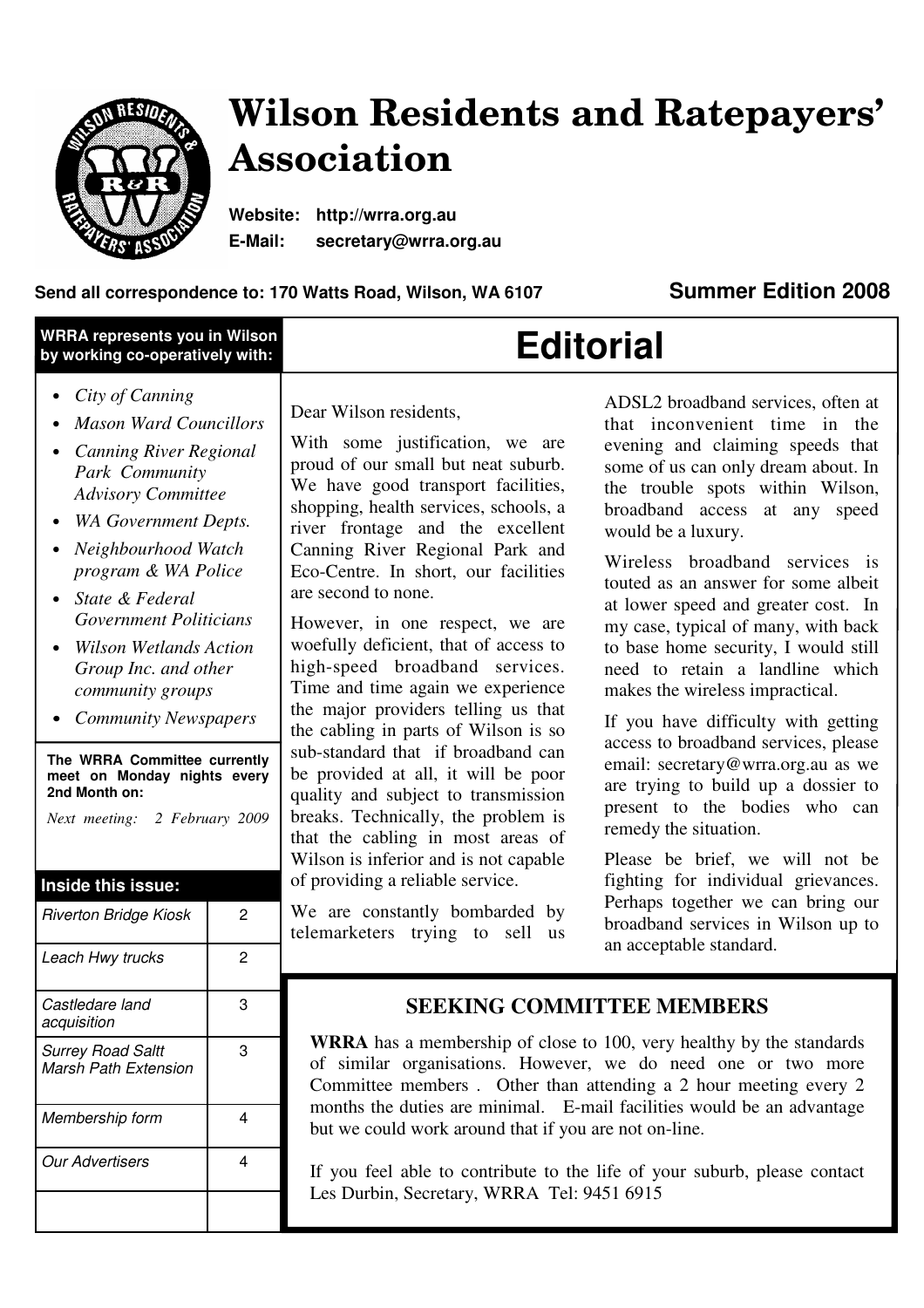# PROPOSED RIVERTON BRIDGE KIOSK DEVELOPMENT By Geoff Rees

**WRRA** Committee members attended a Canning City Council workshop in August 2008 to discuss the proposed \$700,000 redevelopment of the kiosk, which Mr. Steve Atwell (Acting City Engineer) explained was in need of repairs/ refurbishment.

**WRRA** raised no objection to the proposal, however, as a result of a recent spate of road accidents at this location (3 in the week prior to the workshop), we presented a submission designed to improve traffic flow and safety of the Riverton Jetty Park patrons by:

- Dead-ending the south-west end of Bridge Street in a cul-de-sac.
- Expand the useable park lands by connecting the large grassed public open space on the north-east side of Bridge Street with the existing park.
- Install a roundabout in Fern Road at the terminated end of Bridge Street which would serve as the only entrance to the enlarged kiosk/toilet block carpark.
- Relocate the Children's Playground some 150 metres north-east away from Fern Road.

Install a 2nd BBQ facility in the grassed public open space on the North East side of Bridge Street. i.e. directly north of the existing kiosk/toilet block.

As a result of the workshop, Canning City Council resolved to call for architectural submissions to progress the kiosk upgrade proposal to a maximum expenditure of \$500,000.

It is doubtful whether this cost would include any provision for improved safety of the park patrons from through traffic.



# LEACH HIGHWAY TRUCKS UPDATE By Lester Durbin

This topic has not dropped 'under our radar' although it is fair to say that the change of State Government has not made our task any easier of having the truck length restriction further reduced to 12.5 metres. The previous Labor Government introduced the 19 metre restriction albeit after much indecision and delay. They further committed to reducing the restriction to 12.5 metres at some time in the future with no indication of when this might be.

**WRRA** has a copy of correspondence from our newly elected Cannington MLA, Bill Johnston to the new Minister of Transport, Simon O'Brien requesting notification of the Minister's stance on retaining the 19 metre restriction pending a total ban of all large trucks from Leach Highway between Albany Highway and the Kwinana freeway. **WRRA** is aware of rumours circulating that the transport industry is lobbying to remove the 19 metre restriction.

To conclude, we cannot move forward until the Minister replies and this may be delayed as we understand he has suffered a bout of ill-health from which we wish him a speedy and complete recovery.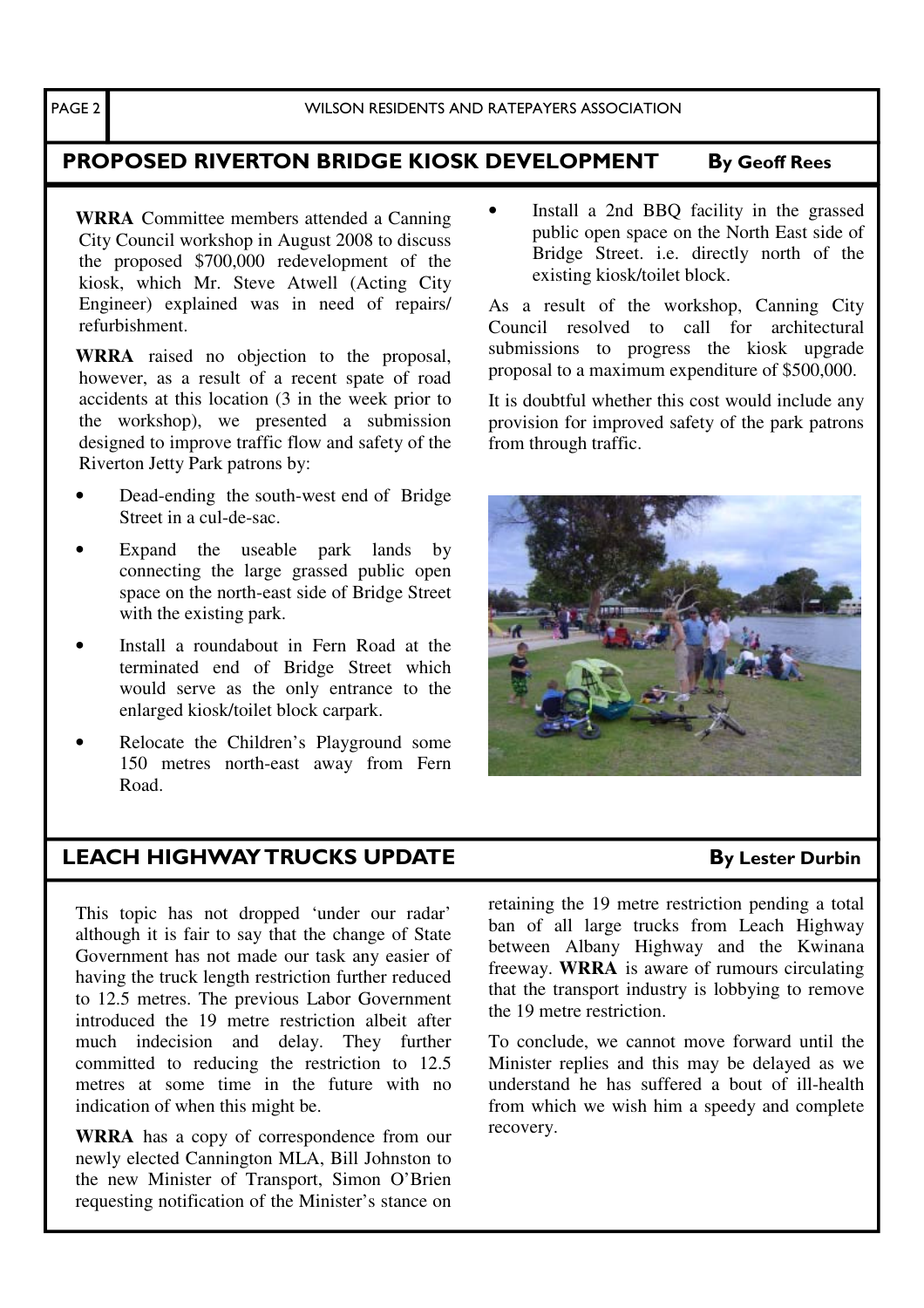## CANNING RIVER REGIONAL PARK - LAND ACQUISITION By Geoff Rees

**WRRA** in conjunction with a number of local Community organizations including the Wilson Wetlands Action Group, Castledare Miniature Railway and the Parish Council, continued to express community concern over the ongoing delays in our State Government's willingness to finalise the security of tenure of all privately owned land that lies within the gazetted boundaries of the Canning River Regional Park (CRRP).

It has now been in excess of 10 years that strategies under the CRRP Management Plan

1997-2007 i.e. "to seek to purchase the remainder of private land as soon as possible, and preferably within 12 months, from willing landowners". were defined and still a large portion of privately owned land is continuing to degrade with each passing year.

We therefore will continue to pressure State Government to map out a clear way forward to achieve security of tenure of the park lands within 18 - 24 months.

### SURREY ROAD SALT MARSH PATH EXTENSION By Geoff Rees

Following public submissions to CALM (now DEC) in September 2005, the Canning River Regional Park Management Plan has now been amended to provide for construction of a **walk trail** through the park lands. The new **walk trail** will include long sections of elevated boardwalk through sensitive low lying areas of the park to connect the existing Riverton Bridge/Watts Road path around the SW end of Canning River Gardens.

The extension of the walk path network alongside the Surrey Road Salt Marsh will provide Wilson residents and visitors with a greatly enhanced vista of the Canning River Regional Parklands, which today cannot be gained from any existing public road or pathway along the entire northern (Wilson) side of our park. Access to and walks within our parks are also an objective aspired to under DEC's "Healthy Parks, Healthy People" philosophy.

DEC and Canning City Council are to undertake detailed design/planning for this path, which will include landscape, environmental, native flora and weed study as well as other considerations along with further public consultation before a final decision is made on its construction.

We strongly believe the **walk trail** should be constructed within the park, not adjacent to Surrey Road rear property/ park boundaries, which is the alternative route being considered.